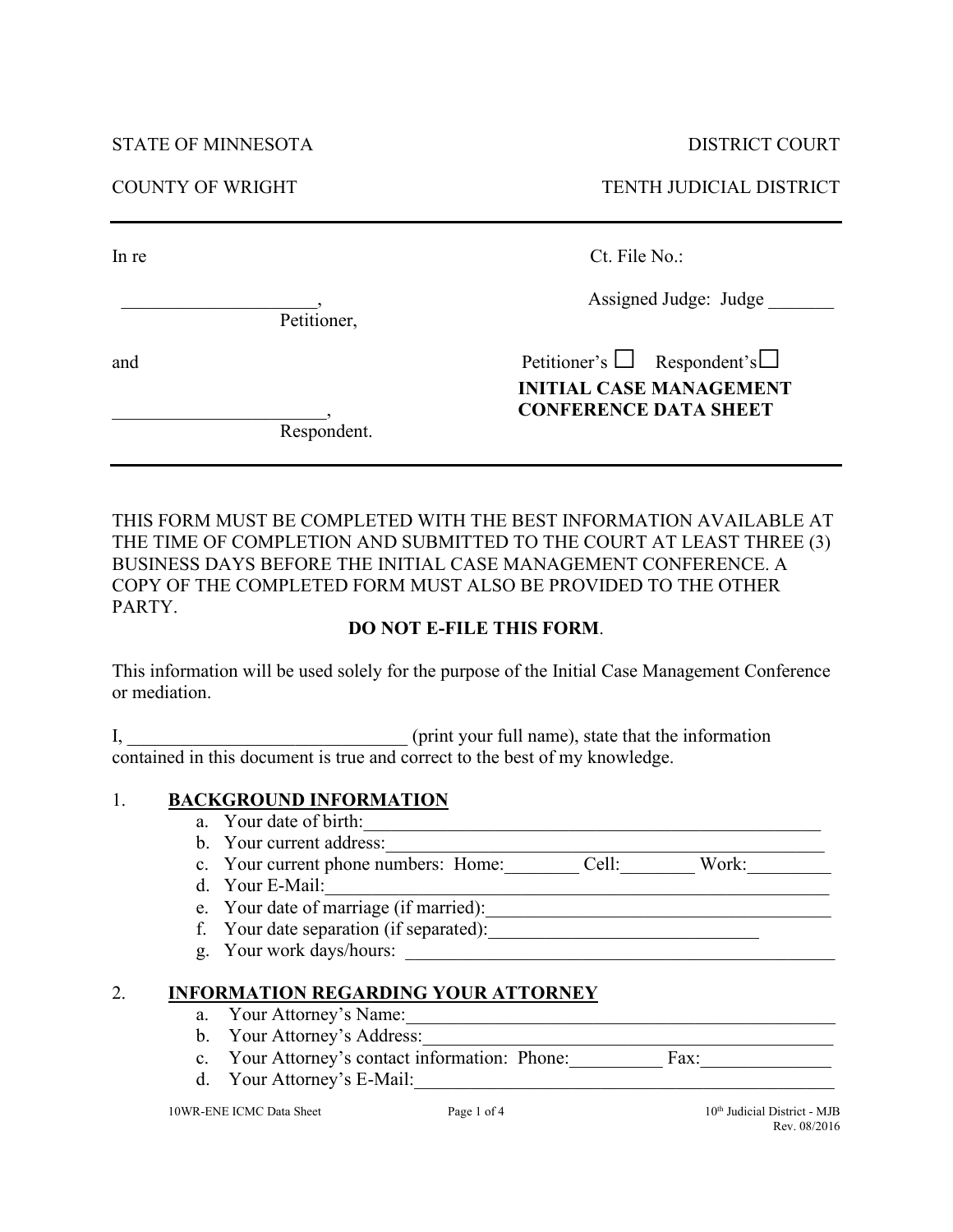e. Your Attorney's regular hourly rate:

## 3. **INFORMATION REGARDING THE CHILDREN**

a. List the names, birthdates, and ages of the minor children of this relationship:

| Child's Name | Child's Birth Date | Child's Age | With whom does the child live? |
|--------------|--------------------|-------------|--------------------------------|
|              |                    |             |                                |
|              |                    |             |                                |
|              |                    |             |                                |
|              |                    |             |                                |
|              |                    |             |                                |

b. List the names, birthdates, and ages of other minor children residing with you:

| Child's Name | Child's Birth Date | Child's Age | With whom does the child live? |
|--------------|--------------------|-------------|--------------------------------|
|              |                    |             |                                |
|              |                    |             |                                |
|              |                    |             |                                |
|              |                    |             |                                |
|              |                    |             |                                |

c. Do you have any other children not included above? If yes, explain:

| d. Have any of the children of this relationship been the subject of a child protection<br>case? Yes No |
|---------------------------------------------------------------------------------------------------------|
| If yes, which child $(\text{ren})$ ?                                                                    |
| When?                                                                                                   |
| Where?                                                                                                  |

\_\_\_\_\_\_\_\_\_\_\_\_\_\_\_\_\_\_\_\_\_\_\_\_\_\_\_\_\_\_\_\_\_\_\_\_\_\_\_\_\_\_\_\_\_\_\_\_\_\_\_\_\_\_\_\_\_\_\_\_ \_\_\_\_\_\_\_\_\_\_\_\_\_\_\_\_\_\_\_\_\_\_\_\_\_\_\_\_\_\_\_\_\_\_\_\_\_\_\_\_\_\_\_\_\_\_\_\_\_\_\_\_\_\_\_\_\_\_\_\_

e. Do any of the children of this relationship have special needs? Yes No

\_\_\_\_\_\_\_\_\_\_\_\_\_\_\_\_\_\_\_\_\_\_\_\_\_\_\_\_\_\_\_\_\_\_\_\_\_\_\_\_\_\_\_\_\_\_\_\_\_\_\_\_\_\_\_\_\_\_\_\_

- f. Is there an agreement regarding legal custody of the children? Yes No \_\_\_\_\_\_\_\_\_\_\_\_\_\_\_\_\_\_\_\_\_\_\_\_\_\_\_\_\_\_\_\_\_\_\_\_\_\_\_\_\_\_\_\_\_\_\_\_\_\_\_\_\_\_\_\_\_\_\_\_
- g. Is there an agreement regarding physical custody of the children? Yes No \_\_\_\_\_\_\_\_\_\_\_\_\_\_\_\_\_\_\_\_\_\_\_\_\_\_\_\_\_\_\_\_\_\_\_\_\_\_\_\_\_\_\_\_\_\_\_\_\_\_\_\_\_\_\_\_\_\_\_\_
- h. Is there an agreement regarding parenting time? Yes No
- i. What are the current parenting time (visitation) arrangements for the children?

\_\_\_\_\_\_\_\_\_\_\_\_\_\_\_\_\_\_\_\_\_\_\_\_\_\_\_\_\_\_\_\_\_\_\_\_\_\_\_\_\_\_\_\_\_\_\_\_\_\_\_\_\_\_\_\_\_\_\_\_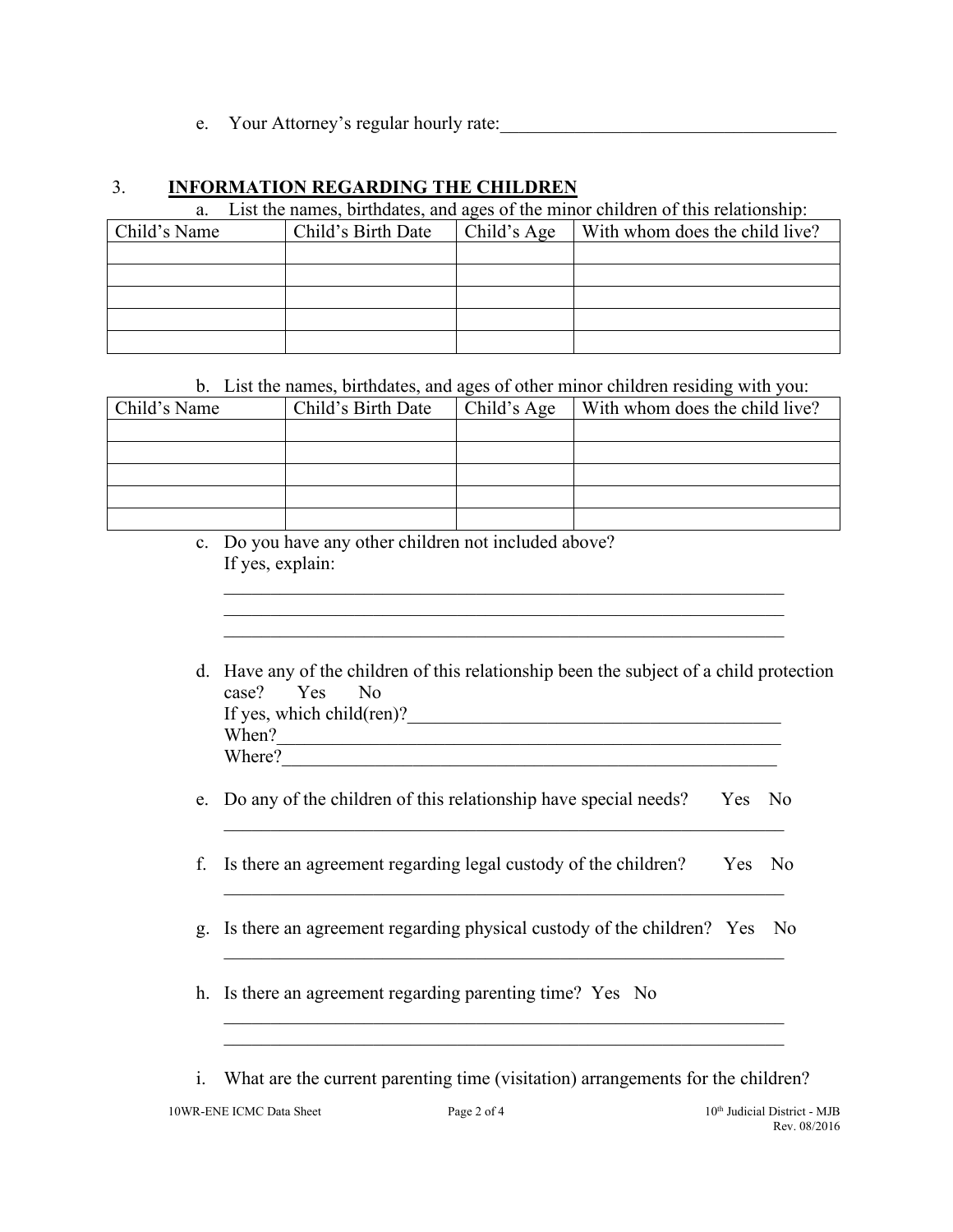### 4. **GUARDIAN AD LITEM:**

- a. Are you working with a Guardian ad Litem (GAL)? Yes No
- b. If yes, Name of Guardian ad Litem:
- c. Guardian ad Litem's address:
- d. Guardian ad Litem's contact information: Phone: Fax:
- e. Guardian ad Litem's E-Mail:

## 5. **INFORMATION REGARDING FINANCES**

a. Is there an agreement regarding financial support (spousal maintenance/child support)? Yes No

\_\_\_\_\_\_\_\_\_\_\_\_\_\_\_\_\_\_\_\_\_\_\_\_\_\_\_\_\_\_\_\_\_\_\_\_\_\_\_\_\_\_\_\_\_\_\_\_\_\_\_\_\_\_\_\_\_\_\_  $\mathcal{L}_\text{max} = \mathcal{L}_\text{max} = \mathcal{L}_\text{max} = \mathcal{L}_\text{max} = \mathcal{L}_\text{max} = \mathcal{L}_\text{max} = \mathcal{L}_\text{max} = \mathcal{L}_\text{max} = \mathcal{L}_\text{max} = \mathcal{L}_\text{max} = \mathcal{L}_\text{max} = \mathcal{L}_\text{max} = \mathcal{L}_\text{max} = \mathcal{L}_\text{max} = \mathcal{L}_\text{max} = \mathcal{L}_\text{max} = \mathcal{L}_\text{max} = \mathcal{L}_\text{max} = \mathcal{$ 

| b. Petitioner's Employer and Address:                           | Respondent's Employer and Address |  |  |  |
|-----------------------------------------------------------------|-----------------------------------|--|--|--|
|                                                                 |                                   |  |  |  |
|                                                                 |                                   |  |  |  |
| c. My current (hourly) (monthly) (annual) wage or salary is $\$ |                                   |  |  |  |
| before taxes and other deductions. (circle one)                 |                                   |  |  |  |
| On average I am paid for hours per week of work.                |                                   |  |  |  |

d. How long have you been employed?

- e. Is there an agreement regarding division of property? Yes No If yes, what is the agreement? $\frac{1}{\sqrt{2\pi}}$
- f. Is there an agreement upon date valuation? Yes No
- g. Are you currently receiving any form of public assistance, such as MFIP or Medical Assistance? Yes No If yes, what are you receiving?

 $\mathcal{L}_\text{max}$  , and the contribution of the contribution of the contribution of the contribution of the contribution of the contribution of the contribution of the contribution of the contribution of the contribution of t

h. If yes, did you serve the County of Wright with a copy of your divorce documents as required (Minn. Stat. section 518A.44. Notice to public authority)? Yes No

## 6. **COURT ORDER(S) PROHIBITING CONTACT**

a. Is there an existing court order that applies to you and/or your child(ren)? (check all that apply) □Harassment Restraining Order □Domestic Abuse No Contact Order (DANCO) □Order for Protection (OFP)